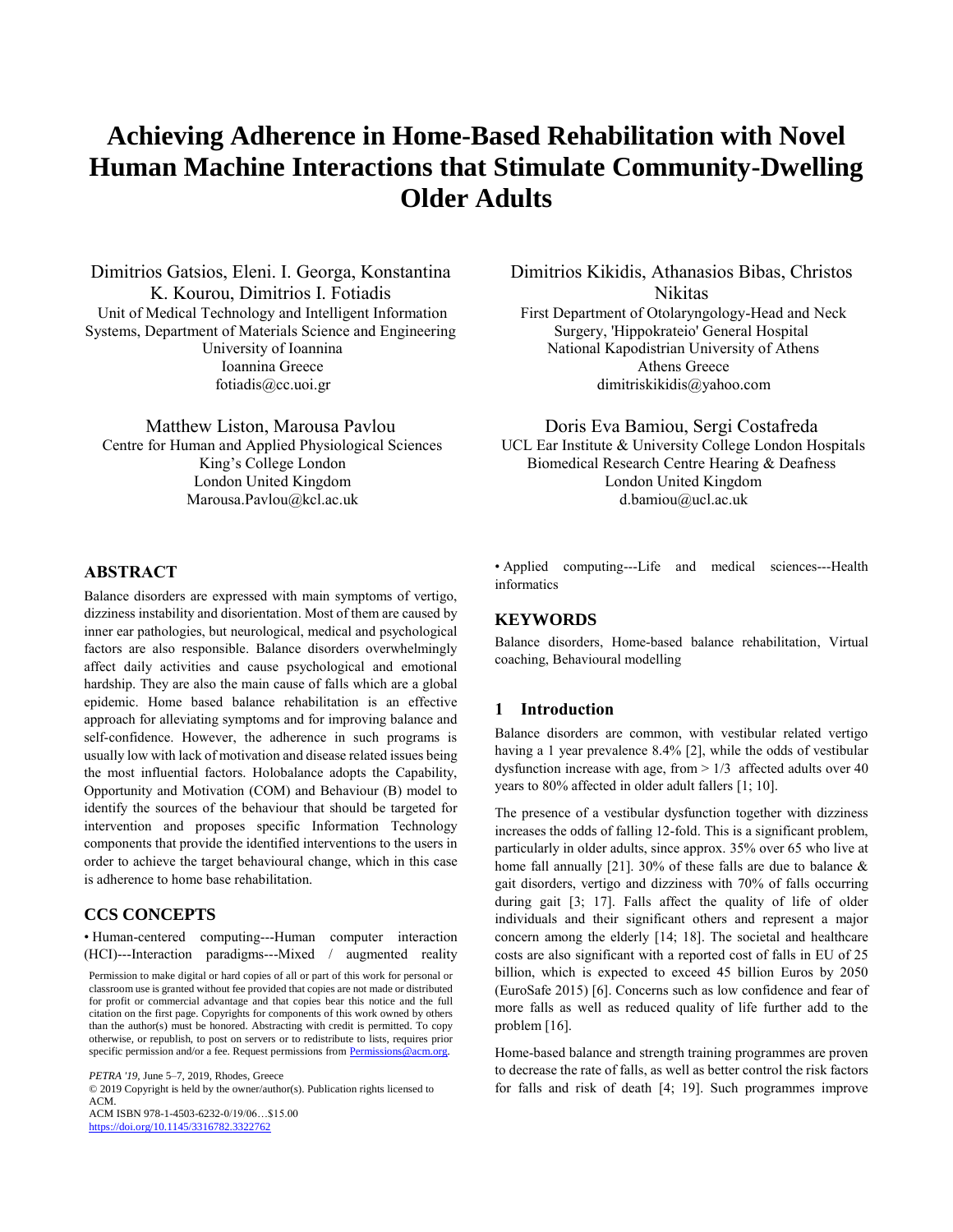

**Figure 1 Linking the Holobalance modules to the COM-B model components.**

balance, function, physical activity and confidence among the elderly [\[5;](#page-3-12) [7\]](#page-3-13). However, the question about what are the optimal methods for exercise selection, delivery, and progression is not yet conclusively answered. In fact, a study evaluating the Falls Management Exercise Programme (FaME), which is a 36 or 24 week group-based, community delivered multisensory balance programme for older adults who fall, reported low adherence: only 31% of participants completed at least 75% of classes and home exercises over the 24-week programme [\[8;](#page-3-14) [20\]](#page-3-15). On the other hand, in a study with the modified OTAGO exercise classes, supplemented with individualised, supervised home-based rehabilitation consisting of multisensory balance exercises, the adherence was 70% and the effectiveness as assessed with the Functional Gait Assessment (FGA) compared with usual practise being very promising [\[9\]](#page-3-16). Duration of the programmes and motivation provided by each are the two main reasons behind adherence.

It is generally accepted that long term maintenance of the effects of any home-based exercise programme depends on long term commitment from community-dwelling older adults, with exercise compliance decreasing over time [\[15\]](#page-3-17). The Holobalance platform is a hologram based technological solution that aims to provide personalised virtual coaching, as well as motivation for physical exercise performance for older adults at risk of falls. Holobalance has adopted a model proposing that 'behaviour' is part of an interacting system involving 'capability', 'opportunity', as well as 'motivation', i.e. the so called COM-B model [\[12\]](#page-3-18).

## **2 The Holobalance Platform**

The COM-B is a psychological model of behaviour change that can be used to identify factors related to successful behavioural change and specify targets to help modify health-related behaviour. It has been developed after extensive consultation with experts and practitioners of behavioural change.

The model posits that the interaction between Capability, Opportunity and Motivation (COM) causes the changes in Behaviour (B). Capability is the "individual's psychological and physical capacity to engage in the activity concerned". Opportunity includes the "factors that lie outside the individual that make the behaviour possible or prompt it". Motivation includes Reflective Motivation (evaluations, intentions and plans) and Automatic Motivation (emotions and impulses arising from learning and innate dispositions). Figure 1 shows how the Holobalance modules contribute to the COM-B components in order to achieve adherence to the intervention which is the objective of Holobalance.

The main interactive modules of Holobalance for achieving the behavioural change through a new user experience include:

1. The Balance Physiotherapist Hologram that interacts with the user, guiding him through the whole multisensory balance rehabilitation regime. Different hologram-based training prototypes are developed. Following an iterative approach, these prototypes are being evaluated and redesigned until the required performance metrics (effectiveness, efficiency, joy of use) are achieved. The hologram avatar is selected by the user to increase the affective and immersive characteristics of the interaction. The hologram is projected through a head mounted device with a smartphone embedded on it. It interacts with the user in real time by exchanging messages with the sensor environment that continuously monitors and evaluates the performance of exercises in order to increase the safety by prompting the user to correct positions or motions that threaten their balance, and improve the performance in case the execution is poor. After each exercise the hologram checks whether symptoms have been provoked and to what extent,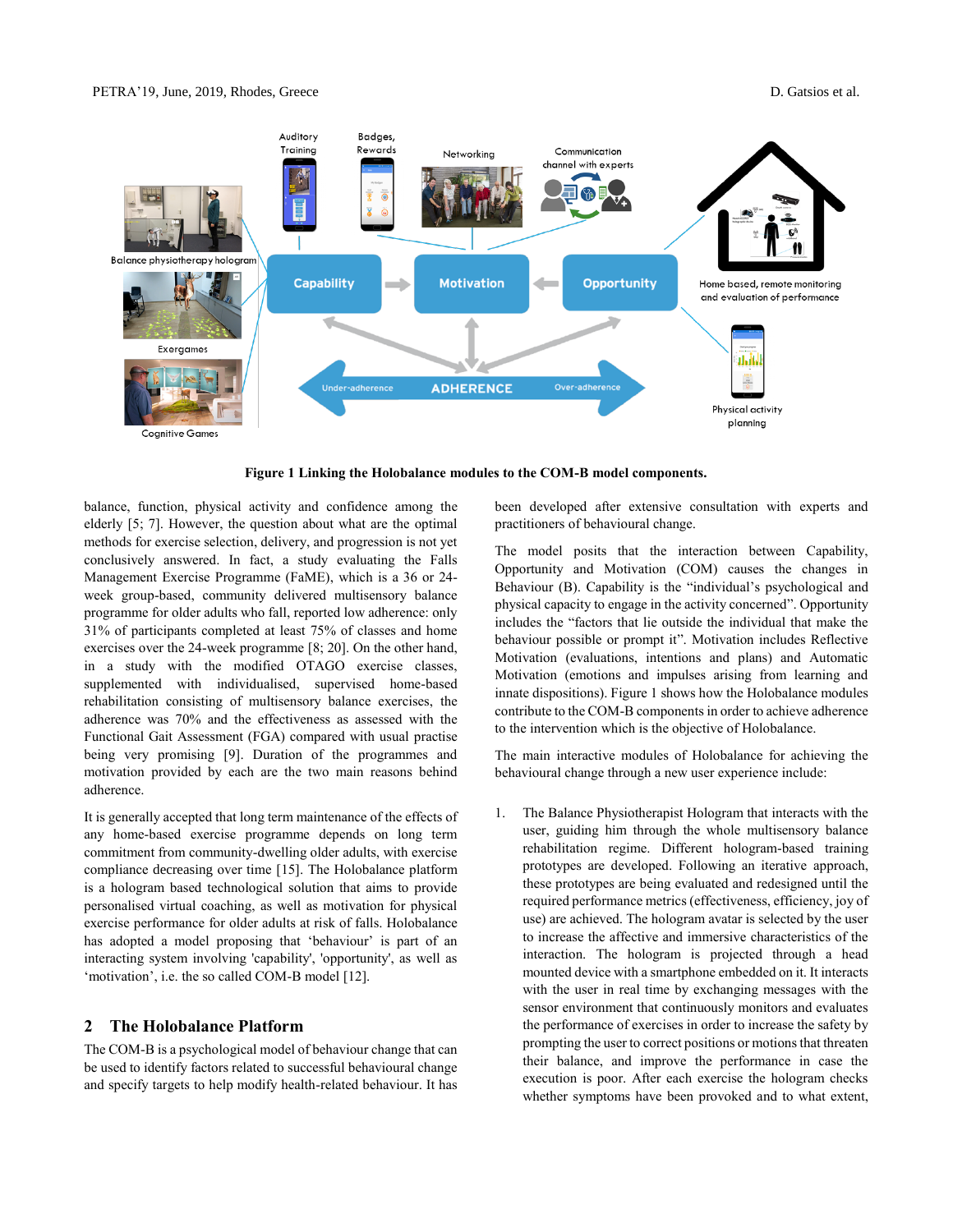Achieving Adherence in Home-Based Rehabilitation with Novel Human Machine Interactions that Stimulate Community-Dwelling Older Adults

|                                         | <b>Education</b>                                                                                                                                                                         | <b>Persuasion</b>                                                                                                   | <b>Incentivization</b>                                                                                                                                                   | <b>Training</b>                                                                                            | <b>Environmental</b><br>restructuring                                                                            | <b>Modelling</b>                                                                                                                                             | <b>Enablement</b>                                                                                                                                                           |
|-----------------------------------------|------------------------------------------------------------------------------------------------------------------------------------------------------------------------------------------|---------------------------------------------------------------------------------------------------------------------|--------------------------------------------------------------------------------------------------------------------------------------------------------------------------|------------------------------------------------------------------------------------------------------------|------------------------------------------------------------------------------------------------------------------|--------------------------------------------------------------------------------------------------------------------------------------------------------------|-----------------------------------------------------------------------------------------------------------------------------------------------------------------------------|
| <b>Model of</b><br>behaviour<br>sources | Sources will<br>be provided<br>through the<br>patient app<br>The hologram<br>will provide<br>instructions<br>and intervene<br>when<br>necessary<br>(poor or<br>dangerous<br>performance) | Daily feedback<br>from the<br>hologram<br>Weekly<br>message<br>exchange<br>between the<br>therapist and<br>the user | Individualised<br>goal setting<br>with shared<br>decision<br>making<br>Collection of<br>badges,<br>communicated<br>through virtual<br>communities<br>and social<br>media | Imparting skills,<br>especially balance.<br>and reducing<br>symptoms is the<br>core of the<br>intervention | The home-based<br>technological<br>elements are<br>essentially<br>changing the<br>context of the<br>intervention | The hologram will<br>approach and the display the correct intervention aims<br>execution<br>providing an<br>example for users<br>to aspire to and<br>imitate | Overall, the<br>to increase<br>opportunities for<br>balance<br>rehabilitation and<br>reduce barriers<br>related to lack of<br>resources (costs,<br>experts<br>availability) |
| <b>Physical</b><br>Capability           | $\sqrt{}$                                                                                                                                                                                | $\sqrt{ }$                                                                                                          |                                                                                                                                                                          | $\sqrt{ }$                                                                                                 |                                                                                                                  | $\sqrt{}$                                                                                                                                                    | $\sqrt{}$                                                                                                                                                                   |
| Psychological<br>Capability             | $\sqrt{}$                                                                                                                                                                                |                                                                                                                     |                                                                                                                                                                          | $\sqrt{ }$                                                                                                 |                                                                                                                  |                                                                                                                                                              | $\sqrt{}$                                                                                                                                                                   |
| <b>Reflective</b><br><b>Motivation</b>  | $\sqrt{}$                                                                                                                                                                                | $\sqrt{ }$                                                                                                          | $\sqrt{}$                                                                                                                                                                | $\sqrt{ }$                                                                                                 |                                                                                                                  |                                                                                                                                                              | $\sqrt{}$                                                                                                                                                                   |
| <b>Automatic</b><br><b>Motivation</b>   |                                                                                                                                                                                          | $\sqrt{}$                                                                                                           | $\sqrt{}$                                                                                                                                                                |                                                                                                            | $\sqrt{ }$                                                                                                       | $\sqrt{}$                                                                                                                                                    |                                                                                                                                                                             |
| <b>Physical</b><br>Opportunity          |                                                                                                                                                                                          |                                                                                                                     | $\sqrt{}$                                                                                                                                                                |                                                                                                            | $\sqrt{ }$                                                                                                       |                                                                                                                                                              | $\sqrt{}$                                                                                                                                                                   |
| <b>Social</b><br>Opportunity            |                                                                                                                                                                                          |                                                                                                                     |                                                                                                                                                                          |                                                                                                            |                                                                                                                  |                                                                                                                                                              |                                                                                                                                                                             |

**Table 1 Links between the components of the 'COM-B' model and the Holobalance intervention functions**

with the view to use this information, together with the sensor information, to inform exercise progression.

- 2. Exergames make use of aspects of video game design to engage citizens in their rehab and make it more accessible, which in turn encourages participation. Balance rehabilitation exercises are being gamified in order to keep the citizens compliant with the programme. Virtual objects and tasks are presented in an augmented, mixed reality, environment, projected through the head mounted device with the smartphone embedded on it to provide stimuli to the users. As above, the human machine interaction is based on real time evaluation of performance with wearable sensors. The user centric design makes imperative that exergames take into account the views of older people to ensure that the designs are appropriate, attractive and at the right level in terms of user experience.
- 3. The Cognitive Training Games are serious games used to stimulate cognitive skills (attention, memory, psychomotor abilities). Augmented mixed reality is the tool in order to overcome the problem with environmental spatial ability of individuals in the 3D simulations. The games can be

parameterized to allow the modification of the pace, the density of stimuli and to enable or disable progression. They will register a number of indicators for data analysis and present them in correlation with progress in balance rehabilitation and physical activity.

- 4. The Auditory Training Tool trains the subject to perform a task (e.g. read a book, listen to instructions) in a noisy environment (e.g. cafeteria, public transport). The training material is presented through a mobile app by means of an adaptive procedure with preset performance criteria. Different competing stimuli such as babble noise (cafeteria type noise) are used. The training aims to improve speech in noise perception and auditory memory.
- 5. The ambient Motion Capture and Wearable Sensors environment has been developed for remotely monitoring, measuring and quantifying the execution of the physiotherapy exercises in real time at home, thus, reducing the need for follow-up visits in a clinical environment. Therefore, it is important that these sensors are accepted and usable by the older community dwelling citizens. The configuration includes a depth camera, a heart rate monitor, two IMUs in the